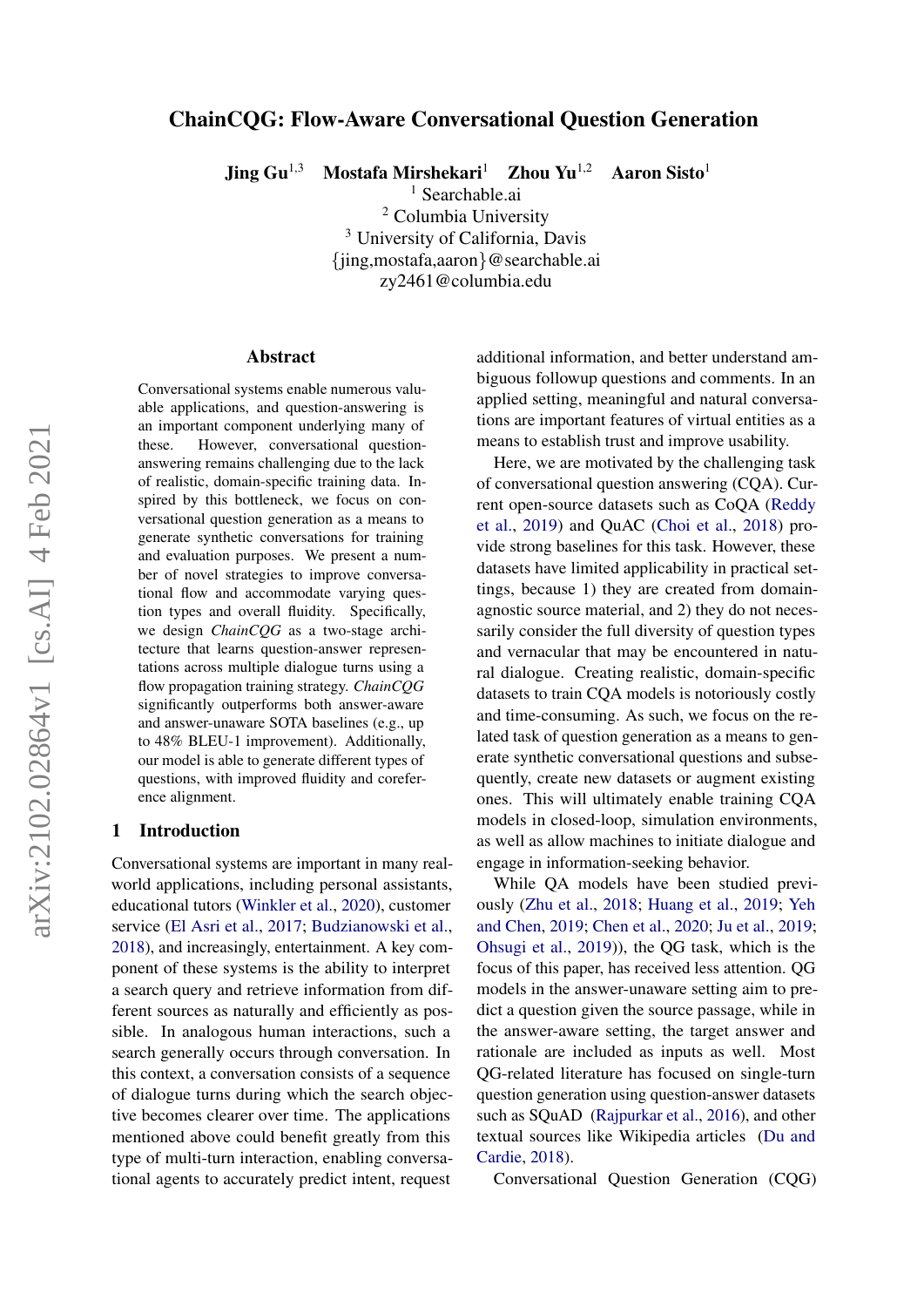proves more challenging than single-turn QG as the questions are often highly ambiguous on their own, forcing the model to learn a deeper understanding of the context surrounding the passage text and dialogue history [\(Pan et al.,](#page-9-5) [2019\)](#page-9-5). Most CQG studies have generated questions using only the passage and dialogue history as inputs (i.e., answerunaware) [\(Pan et al.,](#page-9-5) [2019;](#page-9-5) [Qi et al.,](#page-9-6) [2020;](#page-9-6) [Nakan](#page-8-7)[ishi et al.,](#page-8-7) [2019;](#page-8-7) [Wang et al.,](#page-9-7) [2018\)](#page-9-7). Answer-aware CQG models, on the other hand, generate questions based on the target answer, as well as dialogue history and passage. Although answer-aware CQG models seek to improve the generated conversation flow, current answer-aware QG models suffer from issues including inaccurate coreference alignment, dialogue inconsistencies, incorrect grammar and the inability to generate many different types of questions (e.g. yes/no, factoid, explanation).

In this paper, we introduce *ChainCQG*, a Conversational QG model that achieves improved performance by jointly learning the representations of questions and answers sequentially, across multiple dialogue turns. To this end, we outline a two-stage architecture, inspired by the approach discussed in [Wu et al.](#page-9-8) [\(2019\)](#page-9-8) and [Gu et al.](#page-8-8) [\(2020\)](#page-8-8), where two language models are used to simulate user and system in a response generation task. Our *ChainCQG* model is trained end-to-end, resulting in high-quality questions, while reducing computational cost by using shared parameters across both models. Using an answer-aware strategy grounds each turn of QG by jointly encoding the passage with the target answer rationale, increasing accuracy of the generated question types and further aligning coreferences between dialogue turns. We evaluate our approach using the inverted CoQA dataset [\(Reddy et al.,](#page-9-1) [2019\)](#page-9-1), which is a large-scale CQA dataset that we re-purposed for question generation. Our model outperforms existing SOTA CFNet [\(Gao et al.,](#page-8-9) [2019\)](#page-8-9) and ReDR [\(Pan et al.,](#page-9-5) [2019\)](#page-9-5) by a large margin on automatic evaluation metrics, and shows improved results on human evaluation metrics as well. More information about the baselines will be discussed in Section [2.](#page-1-0)

In summary, the main contributions of this paper are threefold  $1$ :

• The *ChainCQG* two-stage architecture is introduced with answer-aware input encoding, and it is an end-to-end model which is able to

fluently generate different types of questions and achieve high consistency with the target answers.

- We demonstrate a flow propagation-based training method to learn question-answer representations across multiple dialogue spans.
- *ChainCQG* sets the new SOTA results on the answer-aware CQG task with robust human evaluation results.

The remainder of the paper is structured as follows: First, we discuss related work and how our approach is distinguished from previous methods (in Section [2\)](#page-1-0). Then, we discuss the *ChainCQG* framework and preprocessing steps (in Section [3\)](#page-2-0). Next, we describe our experiments, datasets and metrics, and evaluation results (in Section [4\)](#page-3-0). Finally, we discuss conclusions, future work and the ethical issues (in Sections [5](#page-7-1) and [6\)](#page-7-2).

# <span id="page-1-0"></span>2 Related Work

In this section, we first explore previous approaches to question generation and then discuss outstanding research challenges in conversational question generation.

# 2.1 Single-turn Question Generation

Single-turn question generation has been the focus of extensive research. Two of the main categories in QG are answer-unaware and answeraware. The former category generates the question without knowledge of the answer and solely based on the passage; whereas, the latter takes both passage and answer as inputs. Traditional approaches for answer-unaware QG include two main steps: content selection and question generation [\(Du and Cardie,](#page-8-10) [2017;](#page-8-10) [Subramanian et al.,](#page-9-9) [2018\)](#page-9-9). Some of the more recent approaches utilize sequence-to-sequence (seq2seq) models for end-toend question generation using Transformer-based architectures [\(Scialom et al.,](#page-9-10) [2019\)](#page-9-10). Various techniques have been used for improving the generated questions, including contextualized word embeddings [\(Scialom et al.,](#page-9-10) [2019\)](#page-9-10), question type usage and copying mechanism [\(Wu et al.,](#page-9-11) [2020\)](#page-9-11), and typed decoders [\(Wang et al.,](#page-9-7) [2018\)](#page-9-7).

To enable answer-aware question generation, the input passage is augmented with information describing the answer. For example, the passage can be concatenated with the answer positions and

<span id="page-1-1"></span> ${}^{1}$ Code available at [https://github.com/](https://github.com/searchableai/ChainCQG.) [searchableai/ChainCQG.](https://github.com/searchableai/ChainCQG.)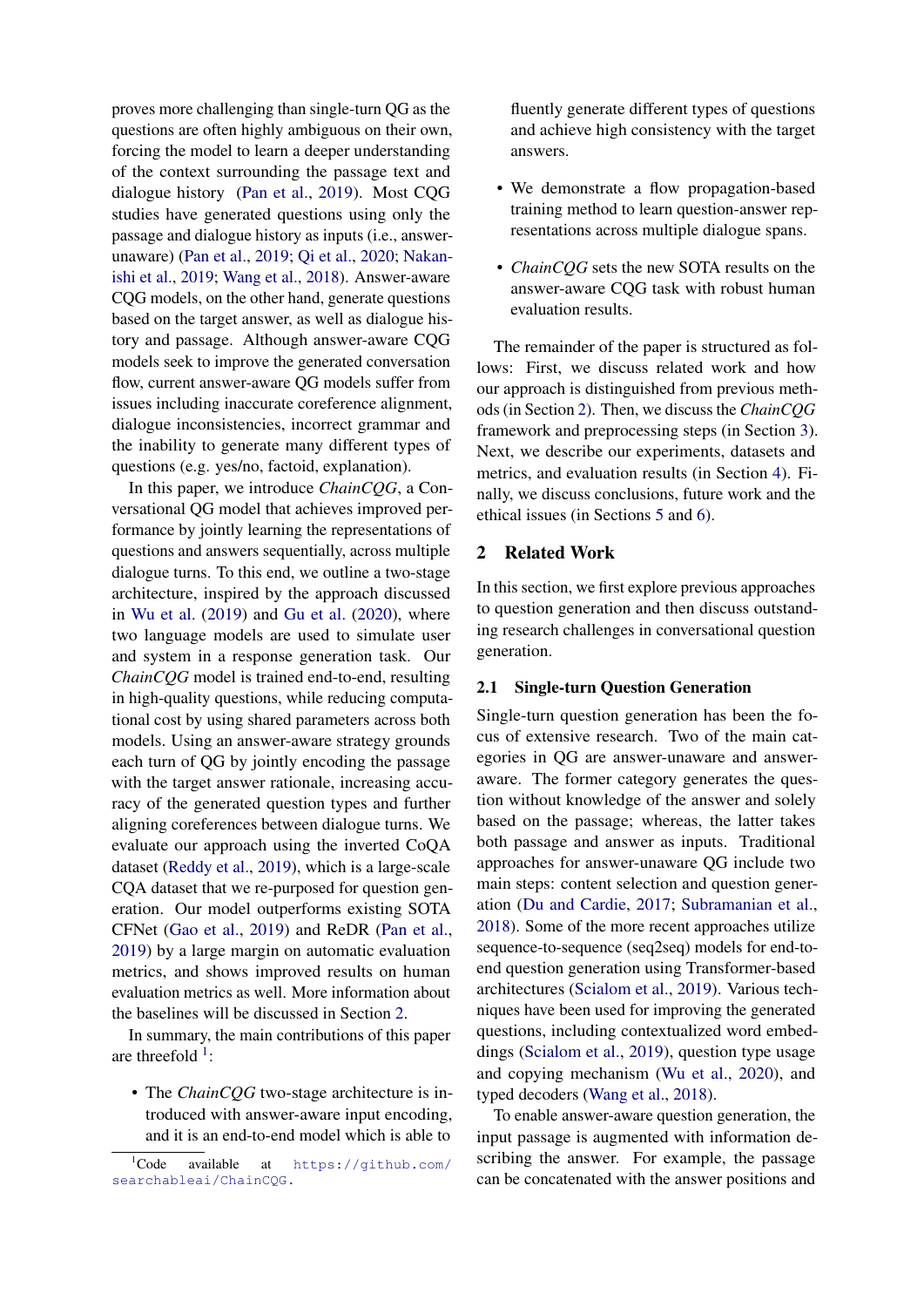lexical features (e.g., part-of-speech (POS) and named entity (NER)) to form the encoder input of a seq2seq model [\(Zhou et al.,](#page-9-12) [2017\)](#page-9-12). Jointly modelling the unstructured passage and the structured answer-relevant relation has been suggested for improving question generation as well [\(Li et al.,](#page-8-11) [2019\)](#page-8-11). Additional techniques have been proposed to solve various answer-aware QG challenges, including poor performance on long passages [\(Zhao et al.,](#page-9-13) [2018\)](#page-9-13) and the bias of repeating the terms in the target answer within the generated question [\(Kim](#page-8-12) [et al.,](#page-8-12) [2019\)](#page-8-12).

### 2.2 Conversational Question Generation

Compared to single-turn QG, conversational (i.e., multi-turn) QG is less frequently explored in the literature. Further, it is more difficult as it requires a deeper understanding of the context and the dialogue history. Previous work mostly focused on answer-unaware CQG [\(Pan et al.,](#page-9-5) [2019;](#page-9-5) [Qi et al.,](#page-9-6) [2020;](#page-9-6) [Nakanishi et al.,](#page-8-7) [2019;](#page-8-7) [Wang et al.,](#page-9-7) [2018\)](#page-9-7). Specifically, [Pan et al.](#page-9-5) [\(2019\)](#page-9-5) proposed an encoderdecoder framework, ReDR, for answer-agnostic CQG, which is fine-tuned using feedback from an independent question-answer model. However, in this setting, maintaining conversational flow and consistency between dialogue turns is a primary challenge.

In this paper, we focus on answer-aware question generation. By grounding the generated question with the target answer rationale in each turn, this approach seeks to improve conversational flow and question-answer consistency. Within answeraware CQG, [\(Gao et al.,](#page-8-9) [2019\)](#page-8-9) introduced the current SOTA, CFNet, which combined an auxiliary coreference alignment module with a copy mechanism and dialogue flow embedding. As will be described (in Section [4\)](#page-3-0), we compare our model to answer-aware, CFNet [\(Gao et al.,](#page-8-9) [2019\)](#page-8-9), and answer-unaware, ReDR [\(Pan et al.,](#page-9-5) [2019\)](#page-9-5), SOTA baselines. As a practical note, in real-world applications, answer-aware QG systems may be augmented with an Answer Generation (AG) model to form an answer-unaware model that predicts the next conversational question-answer pair jointly. Discussing this AG model is out of the scope of this paper and will be the focus of future work.

# <span id="page-2-0"></span>3 The *ChainCQG* Framework

*ChainCQG* learns the question-answer representations jointly using two modules: Answer Encod-

ing (AE) and Question Generation (QG). Encoding the answer based on the passage and dialogue history improves the answer understanding within the QG module, which in turn improves the generated questions. In the rest of this section, we provide a description of the input pre-processing steps, the general CQG problem formulation, and the AE and QG modules.

#### 3.1 Task Definition

The conversational QG task in this paper aims to predict the next question given the passage (P), target answer  $(A_n)$  and history of the dialogue preceding the n<sup>th</sup> turn,  $(H_n)$ . We also consider the answer rationale in each turn, and annotate the passage with the target answer rationale span, which we denote as  $P_{HL_n}$ . Mathematically, given the annotated passage  $(P_{HL_n})$ , target answer  $(A_n)$ , and dialogue history  $(H_n =$  $((Q_1, A_1), (Q_2, A_2), ..., (Q_{n-1}, A_{n-1})))$ , the QG task predicts the next question  $Q_n$ . This task can be defined explicitly as generating a question,  $Q$ , where:

$$
\hat{Q} = \underset{Q_n}{\operatorname{argmax}} Prob(Q_n | P_{HL_n}, A_n, H_n). \quad (1)
$$

#### <span id="page-2-1"></span>3.2 Input Preprocessing

In this Section, we briefly describe the processing steps necessary to prepare the input data. Specifically, we take the following approach:

- 1. We first create  $n$  sub-dialogues based on the full dialogue, with the  $i$ -th sub-dialogue starting from the first turn and finishing with the  $i$ th turn, i.e.,  $SD_1 = \{\{Q_1, A_1\}\}\$ ,  $SD_2 = \{\{Q_1, A_2\}\}\$  $A_1$ ,  $\{Q_2, A_2\}$ , ...,  $SD_n = \{\{Q_1, A_1\}, \{Q_2, A_2\}\}$  $A_2$ , ...,  $\{Q_n, A_n\}$ .
- 2. For the  $i$ -th sub-dialogue, we use a highlight token, [HL], to denote the answer rationale in the passage corresponding to the answer in the i-th turn, which serves as additional context for the target answer.
- 3. For each sub-dialogue,  $i$ , the passage (with the highlighted token corresponding to the  $i$ th turn) is concatenated with the first answer (i.e.,  $A_1$ ) by a SEP token. We denote the concatenation as  $A^*$ .
- 4. We then reverse the order of the answers and questions in the sub-dialogues (e.g.,  $\{A1, Q1\}$ ) instead of  $\{Q1, A1\}$ ). The reason behind this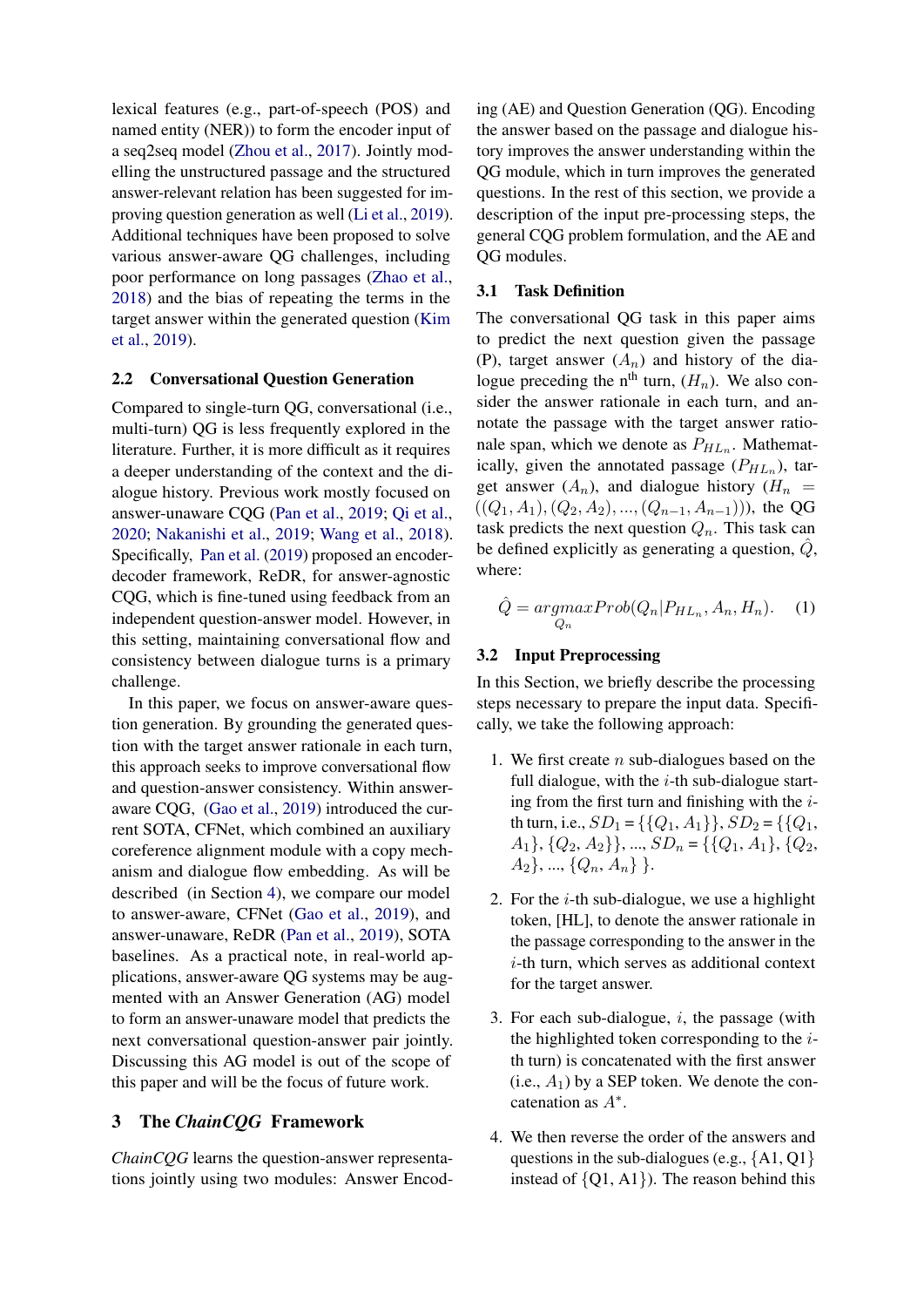<span id="page-3-1"></span>

Figure 1: Main structure of *ChainCQG*. Each QA turn in the dialogue span is trained with a separate conversational flow that contains all previous dialogue turns. Answer Encoder and Question Generator modules iteratively generate and share answer and question representations across multiple dialogue turns.

step is to align the input sequence with the natural order of the QG task, where the questions come after the answers. We examine the effects of this ordering scheme in later ablation studies.

# <span id="page-3-2"></span>3.3 Answer Encoding and Question Generation Modules

In this paper, we use GPT-2 [\(Radford et al.,](#page-9-14) [2019\)](#page-9-14) to represent both the AE and QG modules described above. Specifically, the AE model is used to learn the representation of the passage and answer in each turn, and the QG model is used to learn the representation of the dialogue history and generate the next question in the conversation. The AE and QG models communicate via the models' hidden states, which are the K and V values when using GPT. K and V values together form a contexual representation for the entire conversation history.

### 3.4 Flow Propagation-Based Training

To improve the conversational flow of the CQG, we introduce a sequential training process. Figure [1](#page-3-1) shows the main structure. To make it more concrete, let us consider a dialogue of n turns ( $\{\{Q_1,$  $A_1$ ,  $\{Q_2, A_2\}$ , ...,  $\{Q_n, A_n\}$  }). The forward propagation process iterates through all previous turns and finally estimates the loss values for  $A_n$ and  $Q_n$ . In this process, we pass the GPT-based (K, V) representation forward to the next module, which accumulates the representations of each previous turn, with the original highlighted passage as reference. For each sub-dialogue, we only update the loss from the answer and question in the last turn since the highlighted span specifies the information for the last turn. For a sub-dialog of  $n$  turns, the loss is calculated as

$$
Loss = Loss_{A_n} + Loss_{Q_n} \tag{2}
$$

where

$$
Loss_{A_n} = CE(A_n, P_{A_n})
$$
 (3)

and

$$
Loss_{Q_n} = CE(Q_n, P_{Q_n})
$$
\n(4)

CE refers to the cross-entropy loss from a target sentence. The parameters of the model are updated by backpropagating the aggregated loss values. By considering the encoding of the previous turns for estimating the loss and increasingly considering various sub-dialogues, the flow propagation-based training improves the conversational flow of the COG.

### <span id="page-3-0"></span>4 Experiments

# 4.1 Dataset

We conduct experiments on the CoQA dataset [\(Reddy et al.,](#page-9-1) [2019\)](#page-9-1), which is a large-scale conversational question answering dataset composed of 8k conversations with 127k question-answer pairs collected via Amazon Mechanical Turk. Each dialogue turn also contains the supporting rationale for each answer. A number of different question types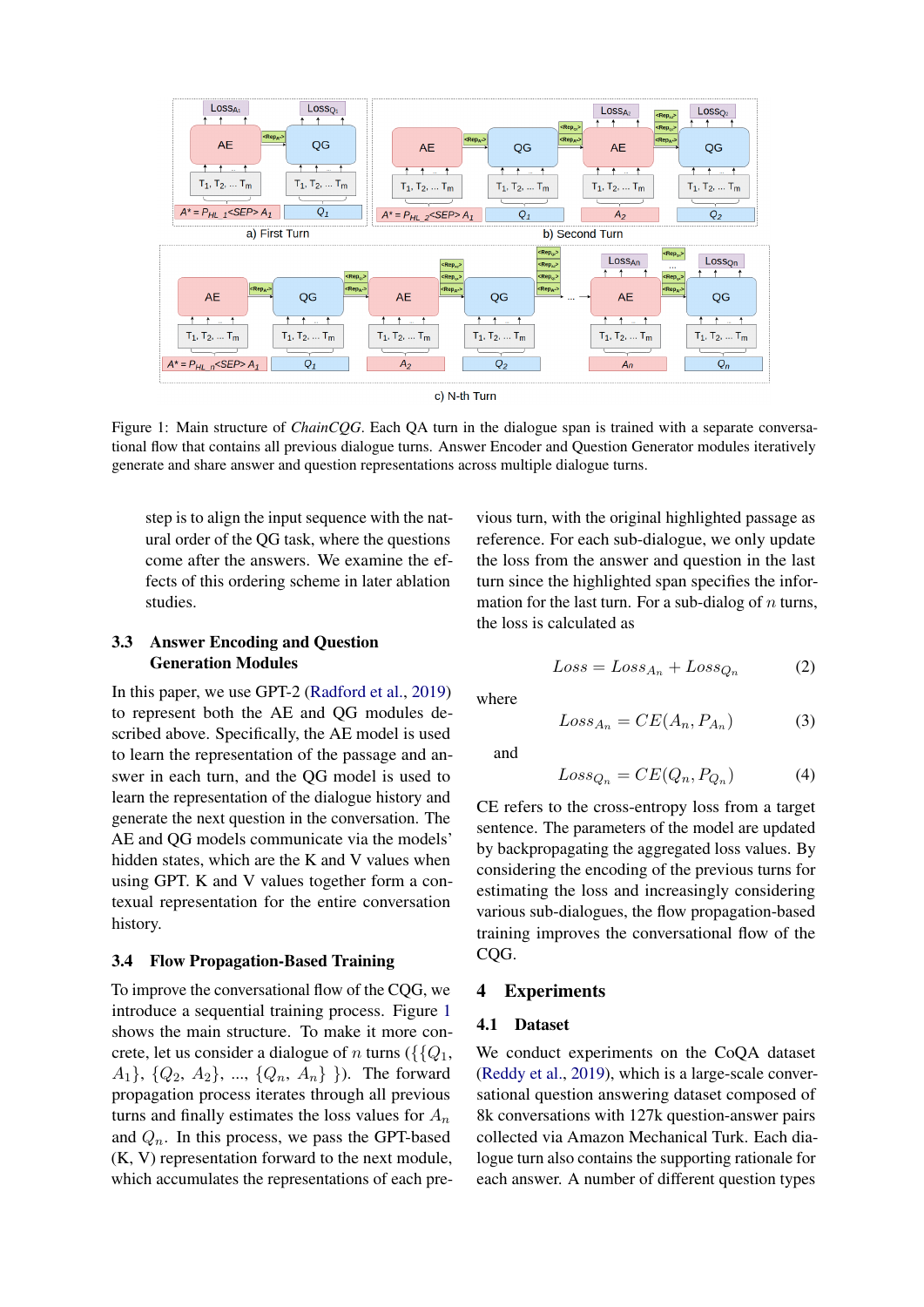are present, as documented in the original paper, including Yes/No, explanation (i.e. How?, Why?), and factoid (i.e. What? When? Where? How much?). Yes/No and explanation questions, alongside the overall conversational language, make this an exceedingly challenging dataset for CQG. Since the private test set is not available, we conduct experiments on the training set and the dev set. We randomly sample 10% from the original training set to form the test set, and keep the original dev set unchanged. We conduct our experiments with a training set with 97783 examples, dev set with 7983 examples and test set with 10846 examples. We report the performance on the test set.

# 4.2 Implementation Details

We use both  $GPT_{small}$  and  $GPT_{medium}$  in all experiments. For baselines, we consider ReDR, the SOTA method in answer-unaware CQG, and CFNet, the SOTA method in answer-aware CQG. We also implemented two SOTA pre-training generation models, T5 and BART. They utilize all our preprocessing methods and training skills except the AE/QG modules. We used  $T5_{\text{large}}$  (770M) and BART<sub>large</sub> (400M), which are comparable with *ChainCQG*-M in terms of parameter size.

We initialize *ChainCQG* with the open sourced GPT-2 parameters [\(Radford et al.,](#page-9-14) [2019\)](#page-9-14). We apply AdamW optimizer [\(Loshchilov and Hutter,](#page-8-13) [2019\)](#page-8-13), and the warmup ratio is set to 0.1. The learning rate is tuned between 2e-5 and 5e-5. The dropout ratio is set to be 0.1. We decode questions by nucleus sampling [\(Holtzman et al.,](#page-8-14) [2020\)](#page-8-14) with top-p as 0.2, top-k as 400, and temperature as 0.7.

### <span id="page-4-0"></span>4.3 Evaluation Metric

Our main objectives when evaluating our model are quality of the generated questions and performance on our task goal (e.g., asking conversational questions that are consistent with the target answers). To this end, we first examine a set of automated metrics. Then, to ensure robustness, we evaluate and discuss a set of human-based metrics.

## 4.3.1 Automated Metrics

To evaluate our question generation approach, we aim to show that it is 1) grammatically and semantically correct and 2) able to achieve the task objectives. To achieve the first goal, we compute automatic metrics with respect to the ground truth questions. We report multiple commonly used metrics, including BLEU [\(Papineni et al.,](#page-9-15) [2002\)](#page-9-15),

ROUGE [\(Lin,](#page-8-15) [2004\)](#page-8-15), METEOR [\(Banerjee and](#page-7-3) [Lavie,](#page-7-3) [2005\)](#page-7-3), and perplexity [\(Clarkson and Robin](#page-8-16)[son,](#page-8-16) [1999\)](#page-8-16). BertScore [\(Zhang\\* et al.,](#page-9-16) [2020\)](#page-9-16) and MoverScore [\(Zhao et al.,](#page-9-17) [2019\)](#page-9-17) are recently proposed metrics that utilize a large pre-trained model to evaluate the generation quality at the semantic level. We use both of these to evaluate the semantic similarity between the generated question and the reference question. Since two questions could express similar meaning with low lexical overlap, these two semantic-level metric could also show important information about the question quality.

# 4.3.2 Human Evaluation Metrics and Procedure

In this section, we discuss the metrics used for human evaluation. Human evaluation provides additional support for the approach and the robustness of automatic evaluation. Specifically, we use answerability and fluency to measure the quality of the generated questions in relation to the context. We have used Mechanical Turk for this evaluation.

In the context of answer-aware question generation, Answer Consistency describes whether the generated questions result in the correct answers [\(Celikyilmaz et al.,](#page-8-17) [2020\)](#page-8-17). To measure this metric, we provide the passage and the answer, and ask the evaluators whether the generated question is consistent with the answer (i.e., 1 for consistent and 0 for inconsistent). Fluency measures the quality of the generated questions and accounts for criteria such as grammar, spelling, choice of words, and style [\(Du et al.,](#page-8-18) [2017\)](#page-8-18). To measure this metric, we provide the generated question and ask the human evaluator whether the language in the generated question is fluent. We consider three categories of errors: grammar/spelling mistakes, missing entity names, and mismatched pronouns. Based on these categories, we assign 2 for cases with no mistake in any of the categories, 1 for cases with maximum of one mistake in any of the mentioned categories, and 0 for cases with one or more mistakes in each one of the categories. We scale the fluency score to (0,1) by maximum evaluation scores.

### 4.4 Main Results

The *ChainCQG* model architecture is evaluated alongside two SOTA baselines (ReDR, CFNet) on a number of automatic metrics, including BLEU (1-4), METEOR, ROUGE-L, MoverScore, and BERTScore. More information about these metrics and baselines was presented in Section [4.3.](#page-4-0)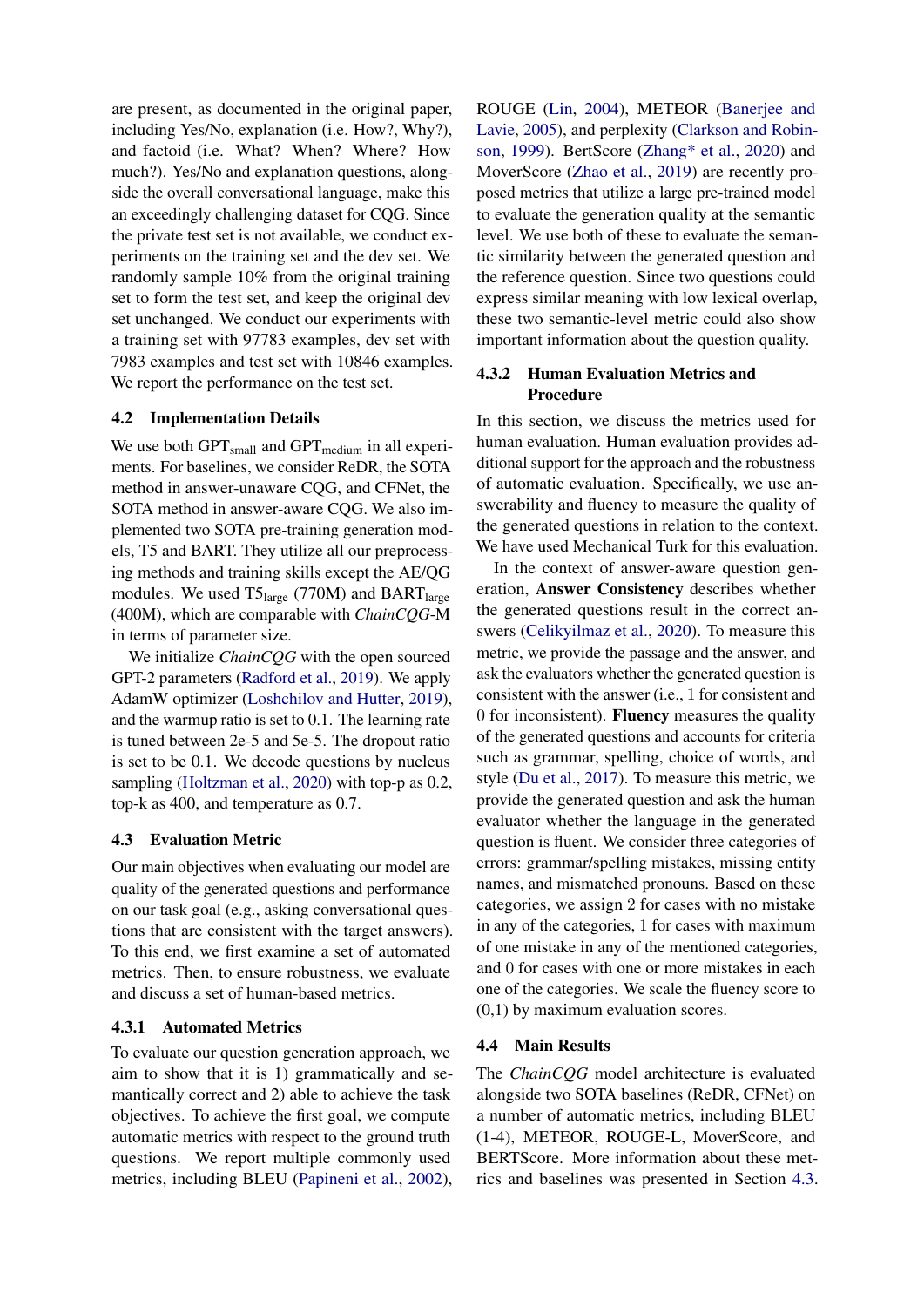<span id="page-5-0"></span>

| Model             | B1    | B <sub>2</sub> | B <sub>3</sub> | B4    | M     | RL    | BS    | MS    |
|-------------------|-------|----------------|----------------|-------|-------|-------|-------|-------|
| <b>ReDR</b>       | 27.58 | 7.81           | 2.83           | 1.35  | 12.15 | 34.05 | 87.14 | 7.62  |
| <b>CFNet</b>      | 38.24 | 22.60          | 16.11          | 12.23 | 25.75 | 43.25 | 91.25 | 25.92 |
| <b>BART-large</b> | 49.41 | 30.57          | 19.40          | 12.34 | 35.78 | 46.88 | 92.55 | 31.89 |
| T5-large          | 50.83 | 32.64          | 20.81          | 13.84 | 37.08 | 48.67 | 92.86 | 33.91 |
| $ChainCOG-M$      | 53.15 | 35.31          | 23.31          | 15.78 | 40.15 | 50.98 | 93.14 | 36.40 |
| $ChainCOG-S$      | 49.26 | 31.06          | 20.24          | 12.11 | 33.26 | 46.23 | 92.53 | 32.82 |

Table 1: Automated Metric Evaluation Results.

These scores seek to evaluate the lexical overlap, and to some degree, the semantic similarity, between generated and ground truth questions within each dialogue turn. We also train two QG models based on pretrained Transformer seq2seq architectures (BART-large [\(Lewis et al.,](#page-8-19) [2020\)](#page-8-19), T5 large [\(Raffel et al.,](#page-9-18) [2020\)](#page-9-18)) using all elements of the *ChainCQG* methodology except the questionanswer representation sharing mechanism used in *ChainCQG* model. Instead, the target answer is the direct input to the model, concatenated with the passage and dialogue history.

#### 4.4.1 Automated Metrics Results

Results of all models and baselines are shown in Table [1.](#page-5-0) In the top row of this Table, P is the perplexity, B1-4 are BLEU 1 through BLEU 4, M is METEOR, RL is ROUGE-L, BS is the BERTScore, and MS is MoverScore. In the first column, ChainCQG-M and ChainCQG-S refer to two version of our approach using medium and small GPT-2. Major observations are listed below:

The top performing *ChainCQG* model, composed of two GPT-2 Medium modules, improves upon all baselines by a considerable margin and across all the considered metrics. In addition, it also outperforms the T5-large, which has more parameters, by a large margin. This suggests that the *ChainCQG* learns a better representation using the AE-QG structure, with less parameters than the T5. We improve upon the current answeraware CQG SOTA, CFNet, on each metric as well. Note that with our methods, T5-large and BARTlarge also outperforms the SOTA methods. T5 large is the next best performing model, trailing *ChainCQG* by at least two points on all metrics except BERTScore, which shows a narrower margin of improvement.

#### 4.4.2 Human Evaluation Results

It is well-known that automatic evaluation metrics do not always correlate with human judgement in

<span id="page-5-1"></span>

|             | 0.548   |
|-------------|---------|
| 0.757       | 0.462   |
| 0.792       | 0.482   |
| 0.710       | 0.439   |
| Consistency | Fluency |
|             | 0.817   |

Table 2: Human Evaluation Results.

conversational generation tasks [\(Celikyilmaz et al.,](#page-8-17) [2020\)](#page-8-17). Especially in the context of CQG, there is a many-to-one relationship between questions and their target answers and dialogue contexts, and token-based metrics are inherently unable to measure the similarity between such sequences with low degrees of lexical overlap. As a recourse, we also assess our model performance on a number of human evaluation metrics described in a previous section: Answer Consistency and Fluidity. These metrics cover an important cross-section of human judgement, which is not represented in the automatic metrics. Specifically, we seek to quantify the naturalness and consistency of *ChainCQG* results within each dialogue span. Table [2](#page-5-1) shows the performance of our models and baselines on these metrics.

#### 4.5 Results Discussion

Overall, both standalone QG models using BART and T5, as well as *ChainCQG* outperformed the SOTA baseline, CFNet, on both metrics, while the *ChainCQG* model achieved the best performance of all models on both metrics. The Answer Consistency roughly indicates that the question types were better aligned with the target answer and dialogue history, than the baseline, while the Fluency metric points to improvements in factors like grammar, coreference alignment, and dialogue flow. Together with the Automatic Metrics, these results support our finding that the *ChainCQG* model is able to learn to produce conversational dialogue that is well aligned with the CoQA dataset, both lexically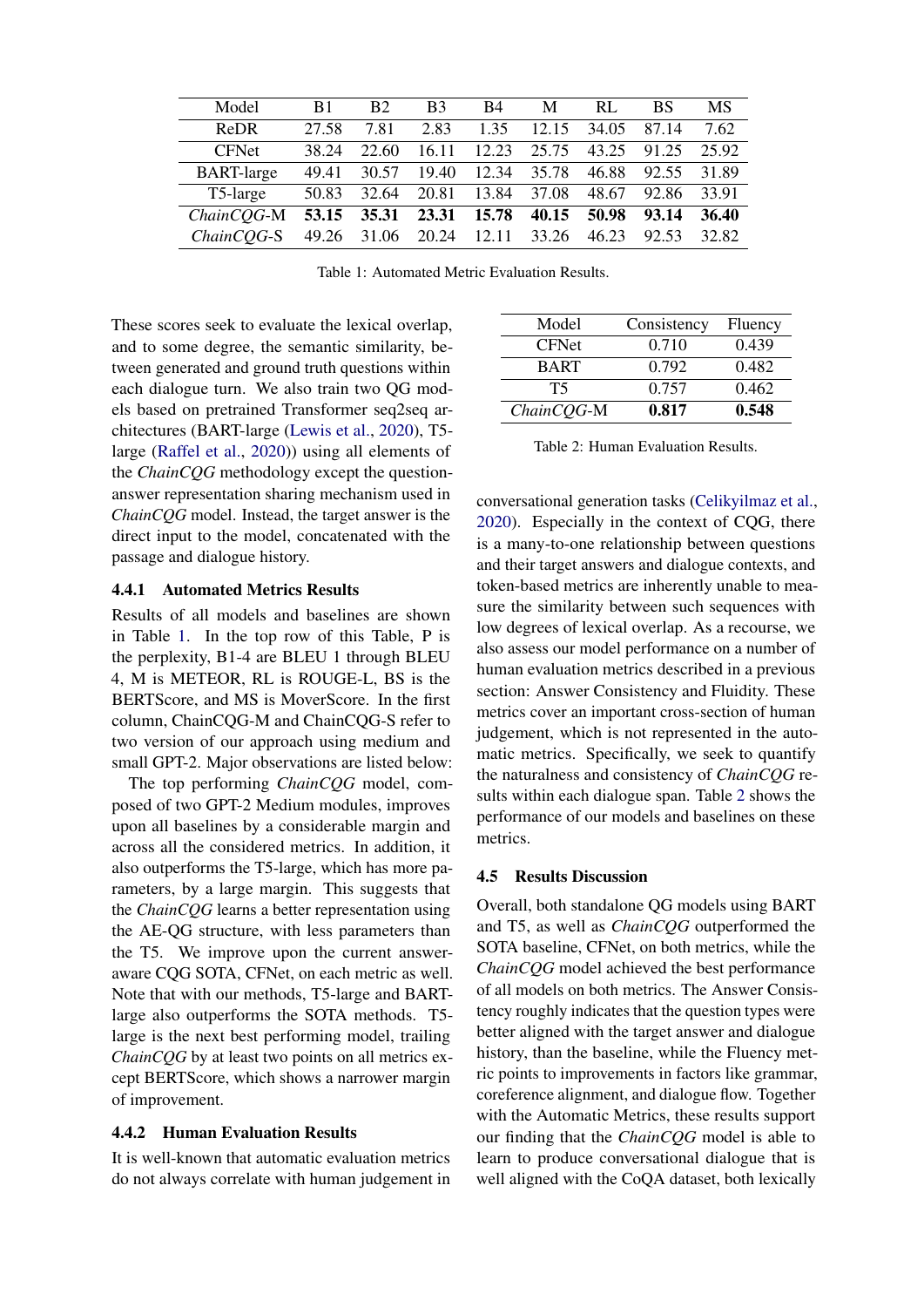and semantically, and more robust in general.

The improvement over single CQG seq2seq models like T5 demonstrates the success of learning joint question-answer representations and using the encoding of the latter to inform the QG module. We present a more complete analysis of error and ablation studies in the following sections. The answer-aware QG strategy is also validated here, as shown by the significant improvement of every answer-aware model over the answerunaware (ReDR) baseline. Finally, the comparison of *ChainCQG* to the current answer-aware QG SOTA, CFNet, demonstrates the importance of the question-answer representation and encoding scheme in our model. While CFNet incorporates tactical model components to improve the quality of CQG along specific dimensions, such as coreference and dialogue flow, our model is able to flexibly learn the progression of questions without the need for architectural components that target specific dialogue features. Another important point is that CFNet excluded all Yes/No questions from their analysis, as they proved difficult to reliably generate. Our model not only achieves SOTA performance, but is also able to natively generate every question type present in the dataset. Moreover, we notice that our model shows improved coreference alignment ability when generating questions with complex and entangled dialog history.

# 4.6 Ablation Study

Our ablation study aims to understand the effectiveness of various design choices in the *ChainCQG* approach outlined (in Section [3.3\)](#page-3-2). In all ablation experiments, the reference model is the *ChainCQG* model, combining the AE and QG modules. Results of this analysis are shown in Table [3.](#page-7-4) We have applied the following ablations:

# 4.6.1 Removing the dialogue history

Here, we evaluate the effect of the flow propagation training scheme. Table [3](#page-7-4) shows that removing the dialogue history, and consequently, any notion of dialogue flow, reduces performance across all the metrics (e.g., approximately 14% for both small and medium versions). These results match the intuition that dialogue history provides essential context to correctly handle coreferences and natural transitions.

# 4.6.2 Removing the answer rationale highlight tokens

To evaluate the effect of grounding the generated questions in the relevant passage text, we remove the answer rationale highlight tokens from the input passage. The results in Table [3](#page-7-4) show that this ablation decreases performance in all the metrics. For example, removing the highlight reduces BLEU-1 for the medium GPT from 53.15 to 47.07 (approximately 11% reduction). We conclude that the highlighted tokens ground the model in the relevant passage information, providing essential context while focusing the scope of the question.

# 4.6.3 Changing the order of the questions and answers

As discussed in Section [3.2,](#page-2-1) we have used the AQ order instead of QA in our input encoding. Here, we evaluate the effect of such ordering. As Table [3](#page-7-4) shows, reversing the order of the question and answers results in a performance reduction of approximately 5% in the BLEU-1 score for the medium GPT model. This shows that the AQ order is a more natural structure for dialogue flow propagation, since answers precede the generated question in each turn.

# 4.6.4 Removing the AE module

As discussed in Sections [1](#page-0-0) and [3.3,](#page-3-2) by including the AE module, we aim to address the challenge of expressing the representations of questions and answers over multiple dialogue turns. Here, we remove the AE module to validate the effect of this modelling choice. The results in Table [3](#page-7-4) show that removing the AE module reduces the performance of the model by 3% and 8% in the BLEU-1 score for the medium and small GPT models, respectively. This indicates that propagating the question-answer representations across dialogue turns produces rich temporal representations that improve the fidelity of dialogue flow.

#### 4.7 Error Analysis

In order to better understand the performance differentiation between our model and baselines considered here, we inspected some samples of generated questions with poor quality. While the SOTA baseline, CFNet, neglected all Yes/No questions completely, our model is overall, very successful at generating this type, alongside others such as factoid and explanation. However, Yes/No questions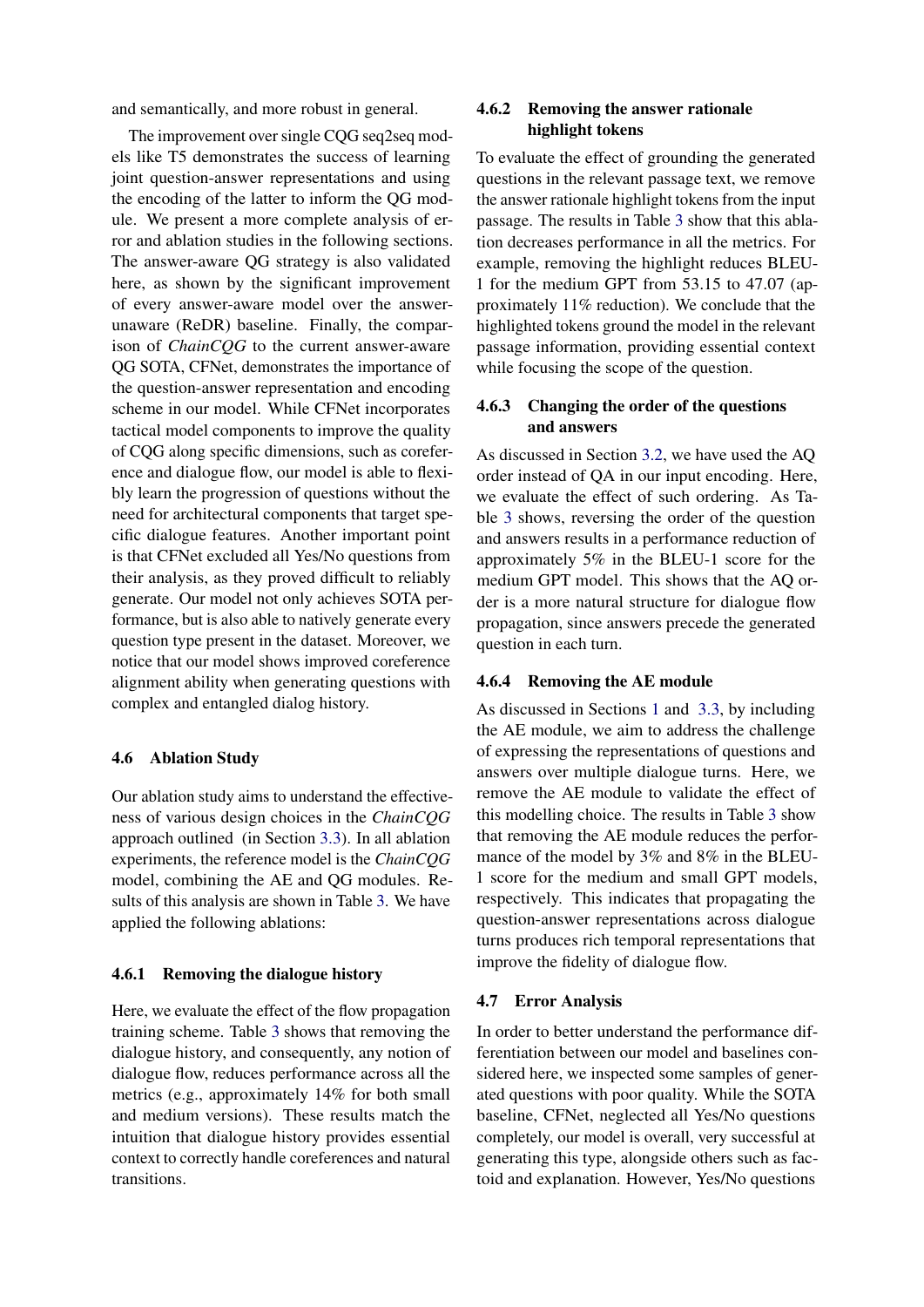<span id="page-7-4"></span>

| Model           | P     | B1    | B <sub>2</sub> | B <sub>3</sub> | <b>B4</b> | M     | RL    | BS    | MS    |
|-----------------|-------|-------|----------------|----------------|-----------|-------|-------|-------|-------|
| ChainCQG-M      | 7.04  | 53.15 | 35.31          | 23.31          | 15.78     | 40.15 | 50.98 | 93.14 | 36.40 |
| ChainCQG-S      | 9.55  | 49.26 | 31.06          | 20.24          | 12.11     | 33.26 | 46.23 | 92.53 | 32.82 |
| M w/o history   | 9.13  | 45.53 | 28.35          | 18.31          | .27<br>11 | 30.35 | 40.45 | 92.54 | 27.59 |
| S w/o history   | 11.1  | 42.54 | 25.63          | 14.91          | 8.01      | 27.73 | 39.23 | 91.03 | 24.30 |
| M w/o highlight | 7.83  | 47.07 | 30.63          | 20.54          | 12.91     | 32.56 | 43.63 | 92.36 | 31.50 |
| S w/o highlight | 11.09 | 43.63 | 25.74          | 17.14          | 10.54     | 27.73 | 40.43 | 91.23 | 24.82 |
| M w/o AQ order  | 7.43  | 50.23 | 33.65          | 21.43          | 14.08     | 37.35 | 48.88 | 92.94 | 34.73 |
| S w/o AQ order  | 9.90  | 47.65 | 30.51          | 19.04          | 10.80     | 31.58 | 42.82 | 92.21 | 29.74 |
| M w/o AE module | 8.05  | 51.64 | 33.26          | 21.26          | 13.86     | 37.23 | 47.23 | 92.64 | 32.23 |
| S w/o AE module | 15.21 | 45.23 | 28.19          | 18.01          | 10.73     | 29.43 | 44.12 | 92.13 | 27.28 |

Table 3: Ablation Study Results.

can still be problematic when the answer context includes many potential targets, each of which could be satisfied by a consistent Yes/No question. We also find that in minority cases, *ChainCQG* cannot handle questions requiring complex logic or reasoning to arrive at the target answer. We hypothesize that a more powerful pre-training model could alleviate this issue. Also, the *ChainCQG* model sometimes includes additional details related to the answer, not contained in the gold question, which results in slightly more verbose, though consistent, questions.

# <span id="page-7-1"></span>5 Discussion and Ethical Issues

The results presented here demonstrate the efficacy of modern Transformer-based architectures, and specifically *ChainCQG*, in producing conversational questions on a challenging dataset. While answer-aware QG is our focus here, we plan to expand this in future work to include answer-unaware and open-ended QG, multi-task NLG involving QA, and domain-specific dialogue simulation. The flexibility of the *ChainCQG* architecture lends itself well to each of these problems, as representations from different inputs and tasks can be shared easily between modules.

As for the practical implications of our QG work, a number of applications mentioned in previous sections could immediately take advantage of QG features, either for training QA models or generating user-facing questions. In the former setting, generation models, such as *ChainCQG*, risk polluting the training dataset with examples that are noisy or inconsistent with the target answers, which can cause undesirable effects at inference time. In the latter setting, generation models may suffer from bias based on the questions available for training,

which may lead to misrepresentation of application domains and individual users. Additional work is required to understand the extent of these issues in real-world applications, and identify corrective measures to ensure model robustness and diversified training distributions.

# <span id="page-7-2"></span>6 Conclusion

In this paper, we introduce *ChainCQG*, an answeraware Conversational Question Generation model that outperforms all baselines on both automatic and human evaluation metrics on the inverted CoQA dataset (e.g., BLEU-1 improvement of 48% and 28% with GPT medium compared to ReDR and CFNet, respectively). We have designed a twostage GPT-2-based architecture that jointly learns passage and dialogue history representations via a flow propagation training method. *ChainCQG* produces high-quality questions in multi-turn dialogue, addressing previous SOTA issues such as question type fidelity, question-answer inconsistency and coreference misalignment. Finally, we have performed and presented extensive ablation studies for various aspects of our approach.

# References

- <span id="page-7-3"></span>Satanjeev Banerjee and Alon Lavie. 2005. Meteor: An automatic metric for mt evaluation with improved correlation with human judgments. In *Proceedings of the acl workshop on intrinsic and extrinsic evaluation measures for machine translation and/or summarization*, pages 65–72.
- <span id="page-7-0"></span>Paweł Budzianowski, Tsung-Hsien Wen, Bo-Hsiang Tseng, Iñigo Casanueva, Stefan Ultes, Osman Ra-madan, and Milica Gašić. 2018. [MultiWOZ - a](https://doi.org/10.18653/v1/D18-1547) [large-scale multi-domain Wizard-of-Oz dataset for](https://doi.org/10.18653/v1/D18-1547) [task-oriented dialogue modelling.](https://doi.org/10.18653/v1/D18-1547) In *Proceedings of*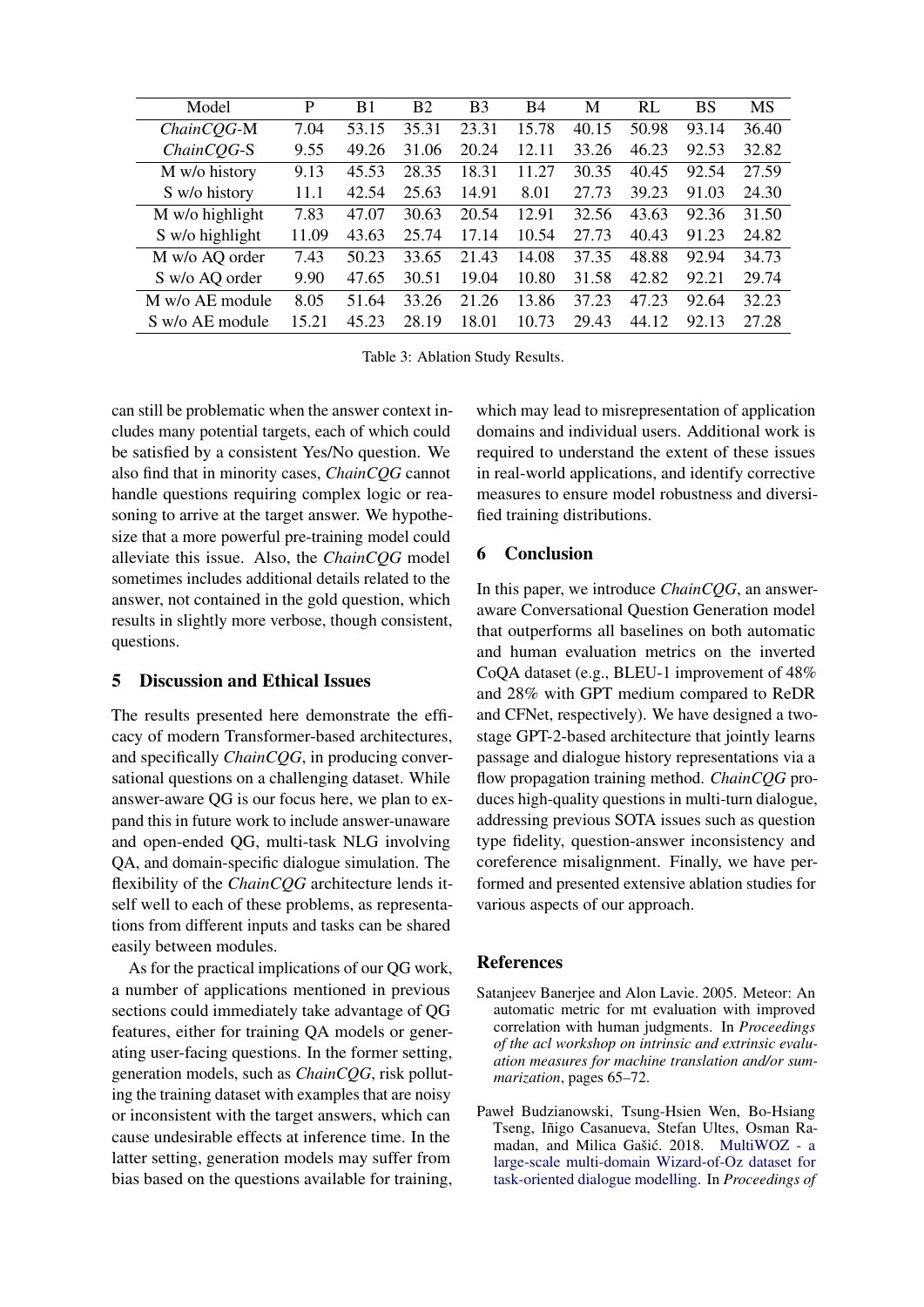*the 2018 Conference on Empirical Methods in Natural Language Processing*, pages 5016–5026, Brussels, Belgium. Association for Computational Linguistics.

- <span id="page-8-17"></span>Asli Celikyilmaz, Elizabeth Clark, and Jianfeng Gao. 2020. [Evaluation of text generation: A survey.](http://arxiv.org/abs/2006.14799)
- <span id="page-8-3"></span>Yu Chen, Lingfei Wu, and Mohammed J. Zaki. 2020. [Graphflow: Exploiting conversation flow with graph](https://doi.org/10.24963/ijcai.2020/171) [neural networks for conversational machine com](https://doi.org/10.24963/ijcai.2020/171)[prehension.](https://doi.org/10.24963/ijcai.2020/171) In *Proceedings of the Twenty-Ninth International Joint Conference on Artificial Intelligence, IJCAI-20*, pages 1230–1236. International Joint Conferences on Artificial Intelligence Organization. Main track.
- <span id="page-8-1"></span>Eunsol Choi, He He, Mohit Iyyer, Mark Yatskar, Wentau Yih, Yejin Choi, Percy Liang, and Luke Zettlemoyer. 2018. [QuAC: Question answering in con](https://doi.org/10.18653/v1/D18-1241)[text.](https://doi.org/10.18653/v1/D18-1241) In *Proceedings of the 2018 Conference on Empirical Methods in Natural Language Processing*, pages 2174–2184, Brussels, Belgium. Association for Computational Linguistics.
- <span id="page-8-16"></span>Philip Clarkson and Tony Robinson. 1999. Towards improved language model evaluation measures. In *Sixth European Conference on Speech Communication and Technology*.
- <span id="page-8-10"></span>Xinya Du and Claire Cardie. 2017. Identifying where to focus in reading comprehension for neural question generation. In *Proceedings of the 2017 Conference on Empirical Methods in Natural Language Processing*, pages 2067–2073.
- <span id="page-8-6"></span>Xinya Du and Claire Cardie. 2018. [Harvest](https://doi.org/10.18653/v1/P18-1177)[ing paragraph-level question-answer pairs from](https://doi.org/10.18653/v1/P18-1177) [Wikipedia.](https://doi.org/10.18653/v1/P18-1177) In *Proceedings of the 56th Annual Meeting of the Association for Computational Linguistics (Volume 1: Long Papers)*, pages 1907–1917, Melbourne, Australia. Association for Computational Linguistics.
- <span id="page-8-18"></span>Xinya Du, Junru Shao, and Claire Cardie. 2017. Learning to ask: Neural question generation for reading comprehension. In *Association for Computational Linguistics (ACL)*.
- <span id="page-8-0"></span>Layla El Asri, Hannes Schulz, Shikhar Sharma, Jeremie Zumer, Justin Harris, Emery Fine, Rahul Mehrotra, and Kaheer Suleman. 2017. [Frames: a](https://doi.org/10.18653/v1/W17-5526) [corpus for adding memory to goal-oriented dialogue](https://doi.org/10.18653/v1/W17-5526) [systems.](https://doi.org/10.18653/v1/W17-5526) In *Proceedings of the 18th Annual SIGdial Meeting on Discourse and Dialogue*, pages 207– 219, Saarbrücken, Germany. Association for Computational Linguistics.
- <span id="page-8-9"></span>Yifan Gao, Piji Li, Irwin King, and Michael R. Lyu. 2019. [Interconnected question generation with](https://doi.org/10.18653/v1/P19-1480) [coreference alignment and conversation flow mod](https://doi.org/10.18653/v1/P19-1480)[eling.](https://doi.org/10.18653/v1/P19-1480) In *Proceedings of the 57th Annual Meeting of the Association for Computational Linguistics*, pages 4853–4862, Florence, Italy. Association for Computational Linguistics.
- <span id="page-8-8"></span>Jing Gu, Qingyang Wu, Chongruo Wu, Weiyan Shi, and Zhou Yu. 2020. [A tailored pre-training model](http://arxiv.org/abs/2004.13835) [for task-oriented dialog generation.](http://arxiv.org/abs/2004.13835)
- <span id="page-8-14"></span>Ari Holtzman, Jan Buys, Li Du, Maxwell Forbes, and Yejin Choi. 2020. [The curious case of neural text de](https://openreview.net/forum?id=rygGQyrFvH)[generation.](https://openreview.net/forum?id=rygGQyrFvH) In *International Conference on Learning Representations*.
- <span id="page-8-2"></span>Hsin-Yuan Huang, Eunsol Choi, and Wen tau Yih. 2019. [FlowQA: Grasping flow in history for conver](https://openreview.net/forum?id=ByftGnR9KX)[sational machine comprehension.](https://openreview.net/forum?id=ByftGnR9KX) In *International Conference on Learning Representations*.
- <span id="page-8-4"></span>Ying Ju, Fubang Zhao, Shijie Chen, Bowen Zheng, Xuefeng Yang, and Yunfeng Liu. 2019. Technical report on conversational question answering. *arXiv preprint arXiv:1909.10772*.
- <span id="page-8-12"></span>Yanghoon Kim, Hwanhee Lee, Joongbo Shin, and Kyomin Jung. 2019. Improving neural question generation using answer separation. In *Proceedings of the AAAI Conference on Artificial Intelligence*, volume 33, pages 6602–6609.
- <span id="page-8-19"></span>Mike Lewis, Yinhan Liu, Naman Goyal, Marjan Ghazvininejad, Abdelrahman Mohamed, Omer Levy, Veselin Stoyanov, and Luke Zettlemoyer. 2020. [BART: Denoising sequence-to-sequence pre](https://doi.org/10.18653/v1/2020.acl-main.703)[training for natural language generation, translation,](https://doi.org/10.18653/v1/2020.acl-main.703) [and comprehension.](https://doi.org/10.18653/v1/2020.acl-main.703) In *Proceedings of the 58th Annual Meeting of the Association for Computational Linguistics*, pages 7871–7880, Online. Association for Computational Linguistics.
- <span id="page-8-11"></span>Jingjing Li, Yifan Gao, Lidong Bing, Irwin King, and Michael R. Lyu. 2019. [Improving question gener](https://doi.org/10.18653/v1/D19-1317)[ation with to the point context.](https://doi.org/10.18653/v1/D19-1317) In *Proceedings of the 2019 Conference on Empirical Methods in Natural Language Processing and the 9th International Joint Conference on Natural Language Processing (EMNLP-IJCNLP)*, pages 3216–3226, Hong Kong, China. Association for Computational Linguistics.
- <span id="page-8-15"></span>Chin-Yew Lin. 2004. Rouge: A package for automatic evaluation of summaries. In *Text summarization branches out*, pages 74–81.
- <span id="page-8-13"></span>Ilya Loshchilov and Frank Hutter. 2019. [Decoupled](https://openreview.net/forum?id=Bkg6RiCqY7) [weight decay regularization.](https://openreview.net/forum?id=Bkg6RiCqY7) In *International Conference on Learning Representations*.
- <span id="page-8-7"></span>Mao Nakanishi, Tetsunori Kobayashi, and Yoshihiko Hayashi. 2019. Towards answer-unaware conversational question generation. In *Proceedings of the 2nd Workshop on Machine Reading for Question Answering*, pages 63–71.
- <span id="page-8-5"></span>Yasuhito Ohsugi, Itsumi Saito, Kyosuke Nishida, Hisako Asano, and Junji Tomita. 2019. [A simple](https://doi.org/10.18653/v1/W19-4102) [but effective method to incorporate multi-turn con](https://doi.org/10.18653/v1/W19-4102)[text with BERT for conversational machine compre](https://doi.org/10.18653/v1/W19-4102)[hension.](https://doi.org/10.18653/v1/W19-4102) In *Proceedings of the First Workshop on NLP for Conversational AI*, pages 11–17, Florence, Italy. Association for Computational Linguistics.